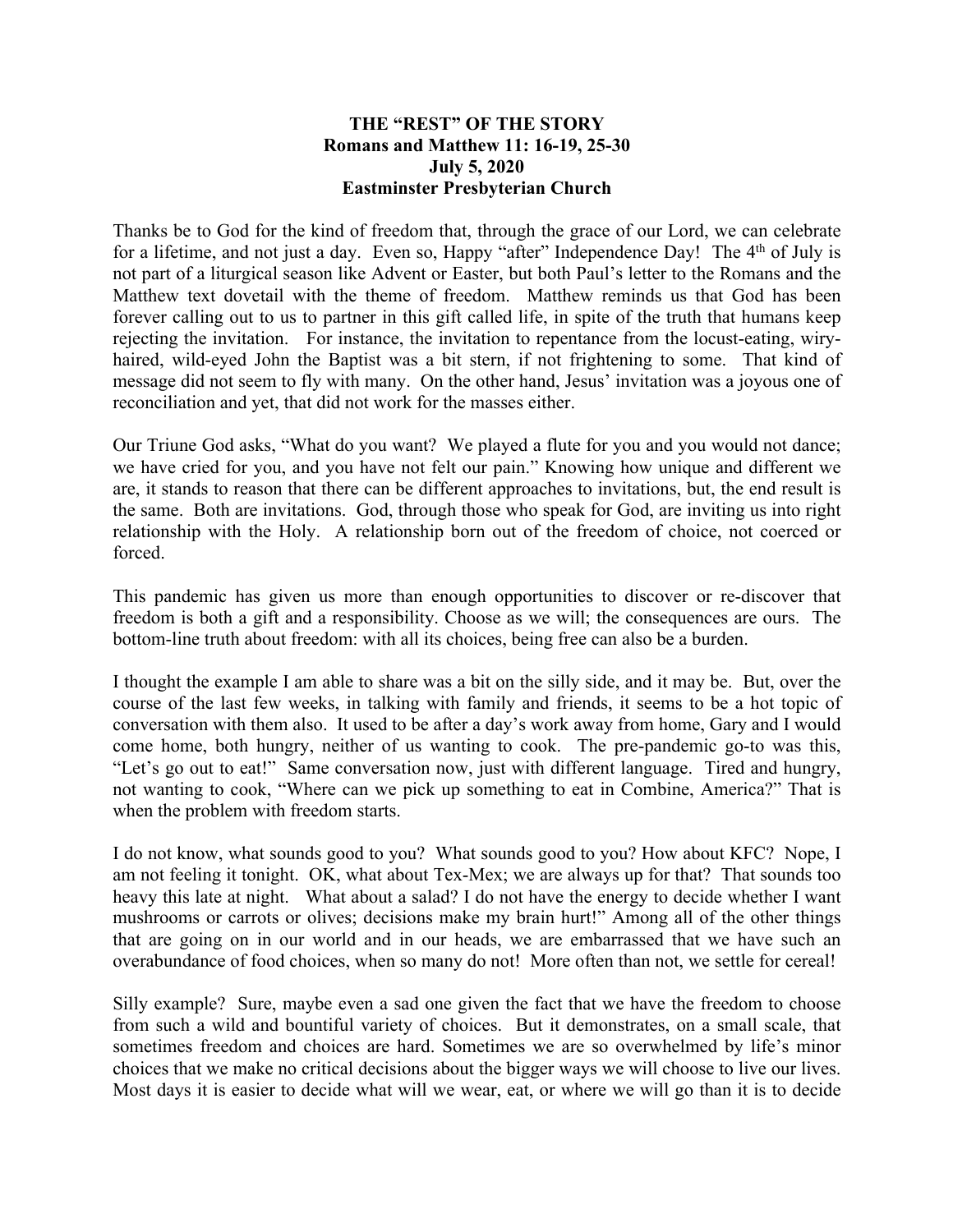what kind of person we are or want to be. Sometimes the day to day choices we make just to keep our heads above water are exhausting. So, why do we somehow keep missing this invitation from God into a rest-filled relationship:

*"Come to me all you that are weary and are carrying heavy burdens, and I will give you rest. Take my yoke upon you, and learn from me; for I am gentle and humble in heart, and you will find rest for your souls. For my yoke is easy and my burden is light."* 

Jesus says, *"*Hey, feeling overwhelmed and overworked? Come over here and I will slip a yoke around your shoulders, you know like the oxen wear as they trudge through the fields pulling a great weight?

A weight around the neck? Sounds good, Jesus! Sign me up for that. I am already feeling overwhelmed, so adding to my burdens is just what I need.

But, in the Jewish scriptures, a yoke is the symbol for fulfilling the law, a means for living by the wisdom of the God. Good work, yes, but work nonetheless. I can understand why the people of the past, and we, are so reluctant to join the dance, to accept the invitation. It is about full, complete commitment.

So, this yoke-wearing business does not sound like freedom on this July 4th weekend! But this sense of personal weightiness is not the end of the story. Enter songwriter Bob Dylan to help flesh our the rest of the story with his song titled, "Gotta Serve Somebody." t goes like this and, no I will not be strumming or singing:

> *You may be an ambassador to England or France. You may like to gamble or you may like to dance. You may be the heavyweight champion of the world. You may be a socialite with a long string of pearls. But you're gonna have to serve somebody. Well, it may be the devil or it may be the Lord. But you're gonna have to serve somebody.*

Dylan fan or not, these lyrics remind us that freedom is about choices. Putting on the yoke of Jesus has implications on how we choose to live life. Freedom is not merely "freedom from", but "freedom to" as well. There is no earthly freedom that will remove all that binds us. We will be bound by the relationships. Bound by jobs. Bound by each road we journey down. Bound by our bodies or minds. We have the freedom to choose many of the ways we are bound, but we are bound nonetheless.

Each of us will be bound to certain ways, things, people, but our freedom comes in choosing which yoke we wear. But Jesus is inviting us to put on a yoke that will help us navigate the bounds placed on us in this human existence. We can become bound to yokes that damage us… addictions, dysfunctional relationships, jobs that demean us. Yet, even yokes that are heavy can be meaningful. Our lives yoked together with our Lord still creates that bond of responsibility, but the connections are lightened because they are bound together in relationships of mutual trust and support, joined together by a job that rewards and fulfills us. We are yoked together for the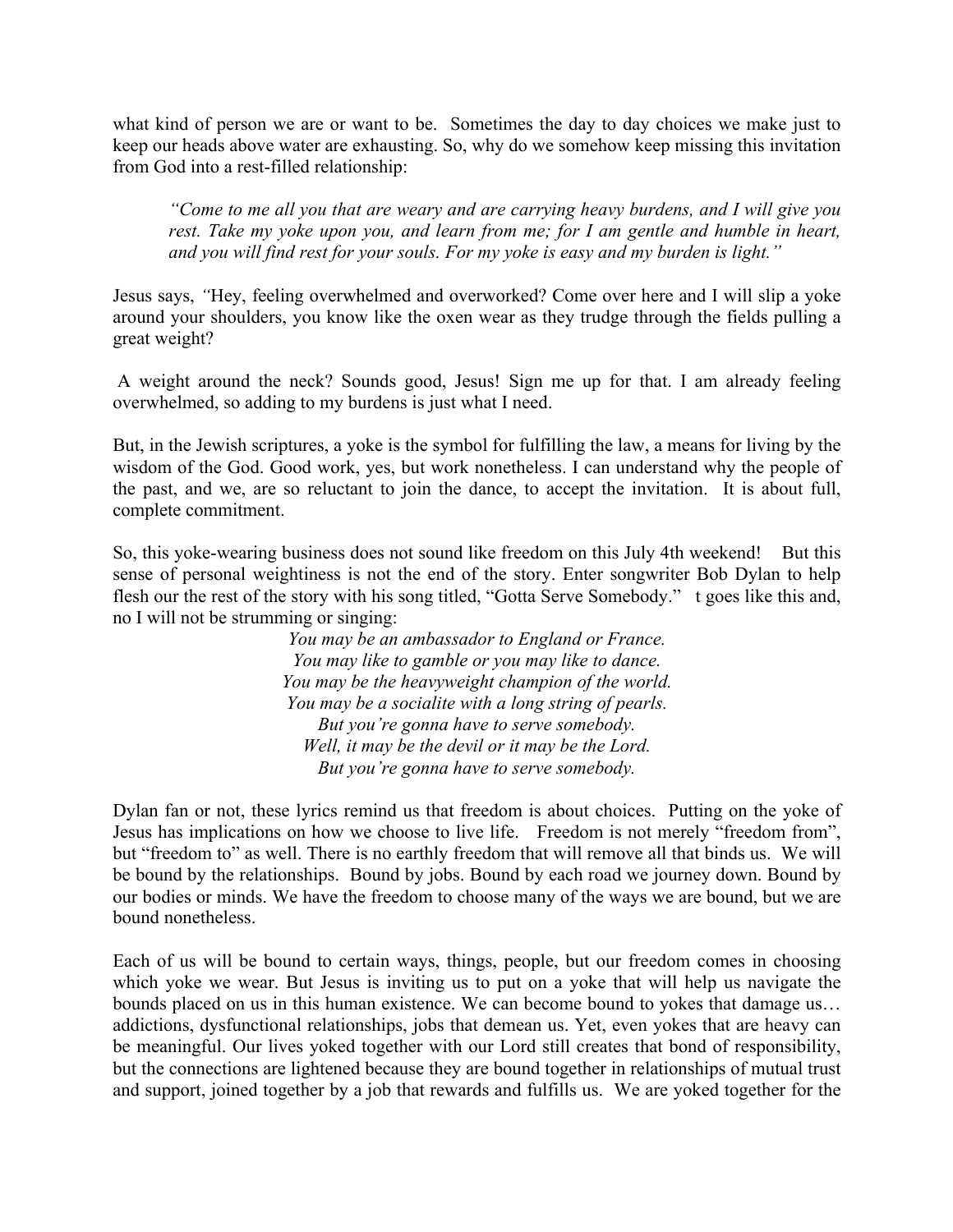purpose of living in and showing others what it means to live in grace-filled freedom with Jesus as Lord.

It may be a stretch when Jesus says, "My yoke is easy, and my burden is light." He has just called his followers to take up their crosses, and that does not sound easy and light, especially when cross-carrying comes in so many forms. Loving our neighbor is not always easy and light. Being the church together is not always easy and light. No matter how much we love Jesus, living out our faith in the world can be a grind at times.

But here is where we find the **REST** of the story, and by that I do not mean an ending. I mean, this is where we can take in a deep breath, let the burdens go even if for only a moment. Be in rest as in restoration.

Jesus issued that paradoxical invitation because he knew that we need to learn and be reminded on a regular basis that when we choose to put on a yoke of meaningful purpose, a yoke of faithfulness, a yoke that strives to partner us with God, we discover our true selves. We discover who God created us to be and in that we find ourselves being rest-full instead of rest-less. We find the ultimate freedom of recognizing who we are and what our purpose is in this world. So now, an invitation to you: Please close your eyes if you wish and imagine with me.

You are restless, troubled, and worried. What is on your mind and heart?

Imagine now walking toward a place that brings you peace, a place where you can think, process. A place where you can be still. Where are you walking?

Along the way you meet a stranger, and strangely enough, you feel a connection, as if you know this person. This person comes along with you as you walk toward that place of peace. Along the way you visit. You feel yourself a bit lighter, more at peace. Something inside you stirs and you realize that you could keep on going, looking for that solitary place of peace, and yet, you realize the peace is already in you, long before you reach "that place." The conversation with this newfound friend has slowed your breath, calmed your spirit.

Instead, you invite the stranger back to your house. Dinner was already in the oven, with just a few left to prepare, and you know you will enjoy the company.

At home, the guest volunteers to work alongside you, finishing up the meal. Then sitting down, he asks to bless the meal and the new friendship. Eyes closed. Heads bowed. Thanksgiving is offered. Amen is uttered.

You open your eyes. Your guest is nowhere in sight. But on the table is a wrapped gift box. You unwrap it. The gift inside is exactly what you need to calm your restlessness, to settle your troubled heart, to weep the worry out of your head. What is that gift for you? It was given to you to wipe away some of the weariness; to help hold your heavy burden, to restore you with rest.